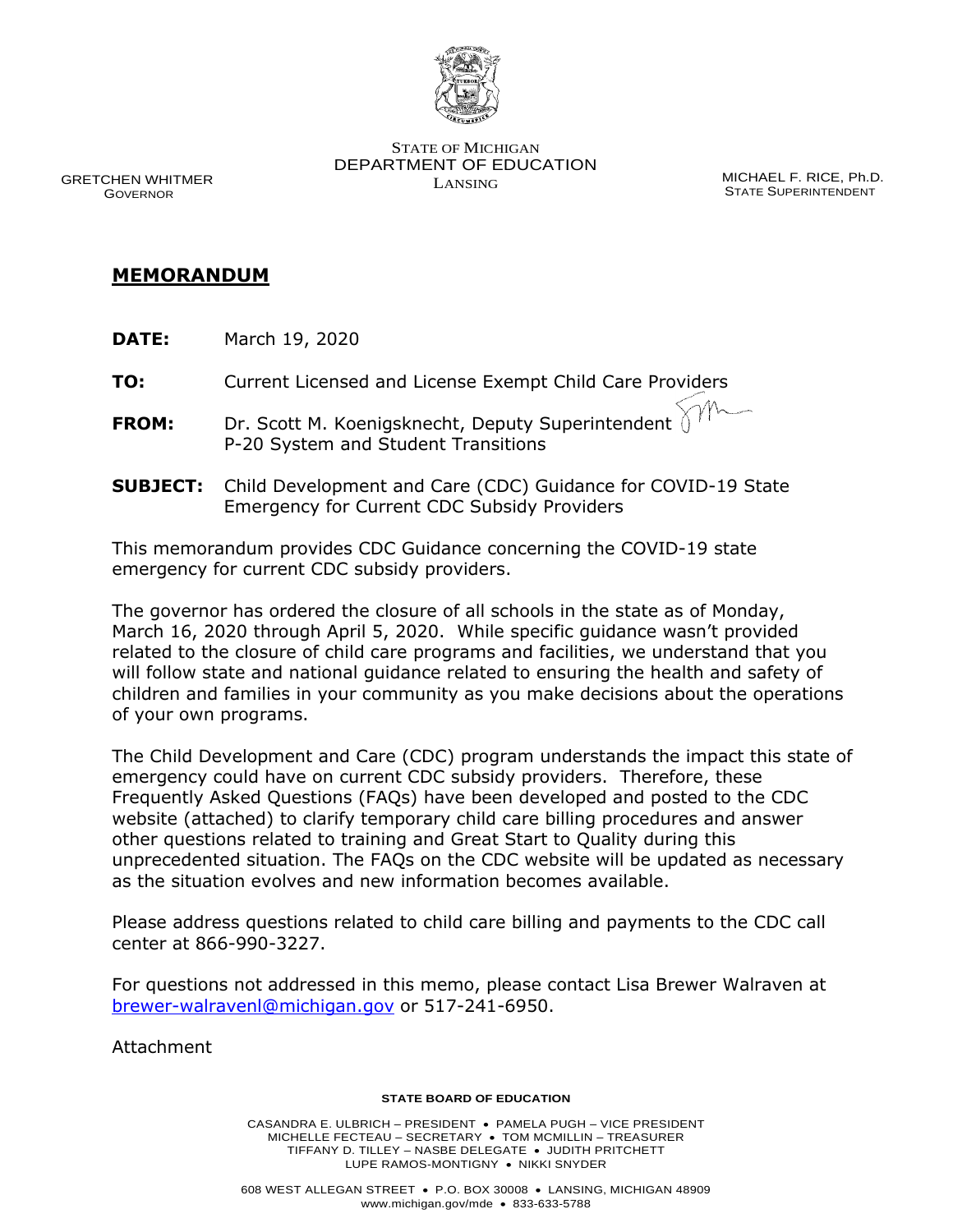Page 1 March 19, 2020

## **Child Development and Care (CDC) FAQ for Activities March 16, 2020 – April 5, 2020**

- 1. How should child care providers bill for child absence hours?
	- A. During the time period of March 16, 2020 April 5, 2020 (Pay Periods 007 and 008), providers are instructed to bill *regular child care hours*  instead of absence hours when the child is in attendance, absent, or the facility is closed. Providers will not be required to utilize annual absence hours during this time.

 Providers will need to document on their time attendance records the  **of emergency declared by Governor Whitmer (COVID 19) from March 16, 2020 – April 5, 2020.**  following statement: **Billing regular child care hours due to state** 

- 2. How can I bill for school age children who need additional care?
	- A. With the closure of K-12 public schools from March 16, 2020 April 5, 2020 the Department realizes that school age children may need to attend a child care program for additional hours. Effective Pay Period 007 (March 15 – March 28, 2020) all school age child authorizations the additional care provided. have been increased to 90 hours biweekly to allow providers to bill for

the additional care provided.<br>The increased authorizations will remain on the approved CDC subsidy case until the end of the 12-month authorization period. Ongoing, you should only bill for a school age child when they are in your care outside of regular school hours.

- 3. Will child care subsidy cases that have eligibility end dates for March 2020 or April 2020 be allowed to continue without interruption?
	- A. Yes. In order to not disrupt the continuity of care MDE and DHHS will be working together to suspend CDC case redeterminations for these two months. March 31, 2020 redeterminations will be extended to May 31, 2020, and April 30, 2020 redeterminations will be extended to June 30, 2020.
- 4. If I'm a license exempt provider and I can't get fingerprinted during the period of March 16, 2020 – April 5, 2020 what should I do?
	- granting extensions. If you have questions about getting an extension A. If a licensed exempt provider cannot get fingerprinted due to Covid-19 restrictions implemented at the local level, the CDC office will be please contact the Child Care program at 866-990-3227.
- 5. Are there limits to the number of people at one site?
	- A. According to current requirements from Governor Gretchen Whitmer in [Executive Order 2020-11](https://gcc01.safelinks.protection.outlook.com/?url=https%3A%2F%2Fwww.michigan.gov%2Fwhitmer%2F0%2C9309%2C7-387-90499_90705-521890--%2C00.html&data=02%7C01%7Ccoolmant%40michigan.gov%7C27c83dc908074834168408d7cc13ea7e%7Cd5fb7087377742ad966a892ef47225d1%7C0%7C0%7C637202258210490302&sdata=6rVArV86yjjOERiqhO1gcOW7fGFbLomZ2NstEPfIAPw%3D&reserved=0), effective March 17, 2020, "all assemblages of more than 50 people in a single indoor shared space and all events of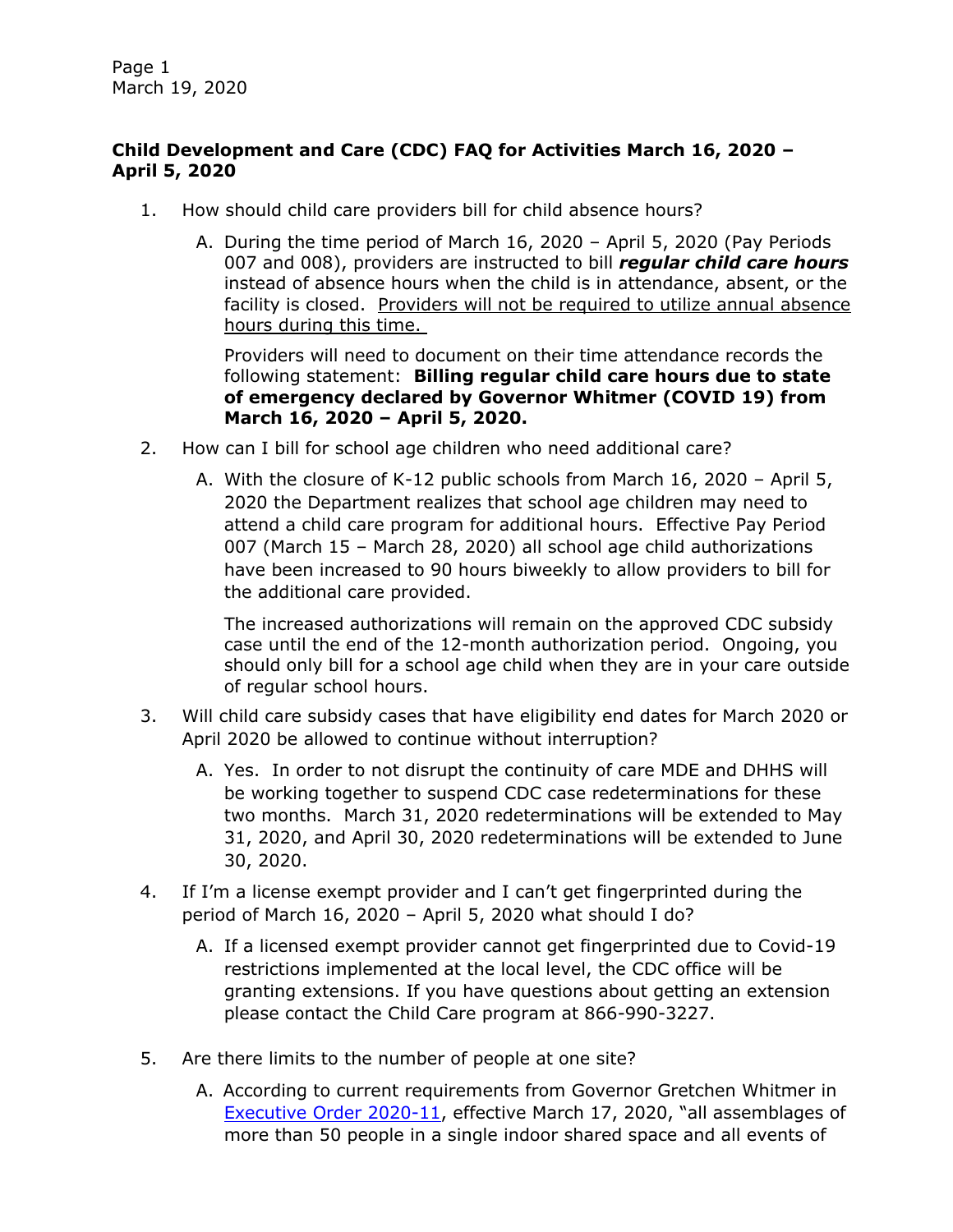Page 2 March 19, 2020

> more than 50 people are prohibited in this state." This is potentially subject to change.

- 6. Should Great Start to Quality Resource Centers continue to offer Great Start to Quality Orientation (GSQO) training for license exempt child care providers?
	- the intent and restrictions for bringing groups together. A. While these trainings do not fall under Executive Order (No. 2020-5), we encourage you to review the Executive Order to ensure you understand

 this training, we encourage you to explore offering training virtually or reduce group sizes by offering increased options to meet the needs of the providers in your service area. In addition, during this state of emergency, you may move to providing First Aid and CPR **training (infant, child, and adult)**, and suspend CPR and First Aid not be certified in CPR and First Aid. The goal is for you to meet the face to face format isn't possible in your region, please reach out to Because license exempt provider payments rely on the completion of **certification**, which requires a practical skills component. Providers will needs of the providers in your service area who are waiting to be paid for care they are providing. If continuing to offer GSQO trainings in a ECIC to discuss alternative options to meet the need.

 During this time, Great Start to Quality Resource Centers should indicate on the training sign in sheet the method of delivery for the training and if a provider would like to become certified in the future, he/she could attend a stand-alone CPR/First Aid certification class and receive credit toward level 2. whether or not you offered CPR/First Aid training or certification. Note,

 7. Should license exempt health and safety coaching visits continue as required to meet CDC requirements?

> A. Between the period of March 16, 2020 and April 5, 2020 we are placing a moratorium on these visits. License-exempt providers will be given the option of a phone call to address a portion of items on the health and safety checklist, followed by the in-person portion to complete the visit. During the moratorium proper documentation must be maintained and submitted to the Department, including the reason for the visit not being completed.

- 8. If I have a GSQ coaching visit or cohort meeting scheduled, should it proceed?
	- A. Between the period of March 16, 2020 and April 5, 2020 coaching visits and cohorts (to the extent possible) should be conducted via phone or email. Case notes/documentation should indicate why any coaching visits were postponed.